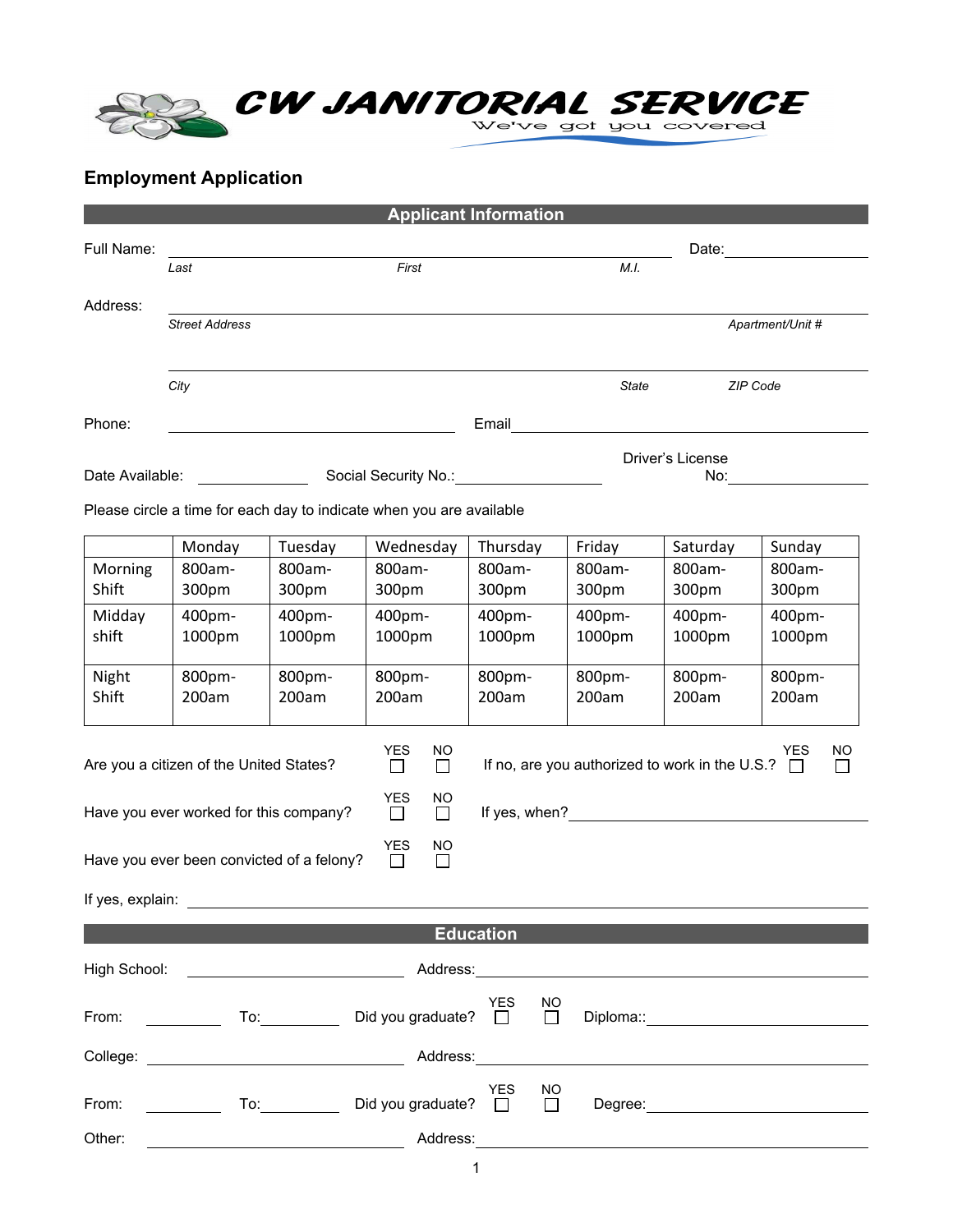| From:                  | $\overline{a}$ To:                           | Did you graduate?                                                                                                                                                                                | YES                        | NO<br>$\mathsf{I}$  |                                                                                                                                                                                                                                |  |  |
|------------------------|----------------------------------------------|--------------------------------------------------------------------------------------------------------------------------------------------------------------------------------------------------|----------------------------|---------------------|--------------------------------------------------------------------------------------------------------------------------------------------------------------------------------------------------------------------------------|--|--|
|                        |                                              |                                                                                                                                                                                                  | <b>References</b>          |                     |                                                                                                                                                                                                                                |  |  |
|                        |                                              | Please list one personal reference and two professional references.                                                                                                                              |                            |                     |                                                                                                                                                                                                                                |  |  |
| Full Name:<br>Company: |                                              | <u> 1989 - Johann Barn, fransk politik amerikansk politik (d. 1989)</u><br><u> 1989 - Johann Harry Harry Harry Harry Harry Harry Harry Harry Harry Harry Harry Harry Harry Harry Harry Harry</u> |                            |                     |                                                                                                                                                                                                                                |  |  |
| Address:               |                                              | and the control of the control of the control of the control of the control of the control of the control of the                                                                                 |                            |                     |                                                                                                                                                                                                                                |  |  |
|                        | Relationship: 2000                           |                                                                                                                                                                                                  |                            |                     |                                                                                                                                                                                                                                |  |  |
| Company:<br>Address:   |                                              | <u> 1989 - Johann Stoff, deutscher Stoff, der Stoff, der Stoff, der Stoff, der Stoff, der Stoff, der Stoff, der S</u>                                                                            |                            |                     | Phone: _______________________                                                                                                                                                                                                 |  |  |
|                        |                                              |                                                                                                                                                                                                  |                            |                     | Relationship: _______________________                                                                                                                                                                                          |  |  |
| Company:<br>Address:   |                                              | <u> 1989 - Johann Stoff, deutscher Stoffen und der Stoffen und der Stoffen und der Stoffen und der Stoffen und der</u>                                                                           |                            |                     |                                                                                                                                                                                                                                |  |  |
|                        |                                              | <b>Previous Employment</b>                                                                                                                                                                       |                            |                     |                                                                                                                                                                                                                                |  |  |
| Company:               |                                              | <u> 1989 - Andrea Stadt, fransk politiker (d. 1989)</u>                                                                                                                                          |                            |                     |                                                                                                                                                                                                                                |  |  |
| Address:               |                                              | <u> 1980 - Johann Stoff, amerikansk politiker (* 1900)</u>                                                                                                                                       |                            |                     | Supervisor: Victor Control Control Control Control Control Control Control Control Control Control Control Control Control Control Control Control Control Control Control Control Control Control Control Control Control Con |  |  |
| Job Title:             | <u> 1980 - Johann Barbara, martxa eta p</u>  |                                                                                                                                                                                                  | Starting Salary:\$         |                     | Ending Salary: \$                                                                                                                                                                                                              |  |  |
|                        |                                              |                                                                                                                                                                                                  |                            |                     |                                                                                                                                                                                                                                |  |  |
| From:                  |                                              |                                                                                                                                                                                                  |                            |                     | Reason for Leaving:<br><u> </u>                                                                                                                                                                                                |  |  |
|                        |                                              | May we contact your previous supervisor for a reference?                                                                                                                                         | <b>YES</b>                 | NO.<br>$\mathsf{L}$ |                                                                                                                                                                                                                                |  |  |
| Company:               |                                              | <u> 1989 - Johann Stein, marwolaethau a bhann an t-Amhair ann an t-Amhair an t-Amhair an t-Amhair an t-Amhair an</u>                                                                             |                            |                     | Phone: _________________________                                                                                                                                                                                               |  |  |
| Address:               |                                              |                                                                                                                                                                                                  |                            |                     | Supervisor: ______________________                                                                                                                                                                                             |  |  |
| Job Title:             | <u> 1989 - Johann Barn, fransk politik (</u> | Starting Salary: \$                                                                                                                                                                              | Ending Salary: \$          |                     |                                                                                                                                                                                                                                |  |  |
|                        |                                              |                                                                                                                                                                                                  |                            |                     |                                                                                                                                                                                                                                |  |  |
| From:                  |                                              | To:__________________________                                                                                                                                                                    |                            |                     | Reason for Leaving: 1990 and 200 million and 200 million and 200 million and 200 million and 200 million and 20                                                                                                                |  |  |
|                        |                                              | May we contact your previous supervisor for a reference?                                                                                                                                         | <b>YES</b><br>$\mathsf{L}$ | NO<br>$\perp$       |                                                                                                                                                                                                                                |  |  |
|                        |                                              |                                                                                                                                                                                                  |                            |                     |                                                                                                                                                                                                                                |  |  |
| Company:<br>Address:   |                                              | <u> Alexandria de la contrada de la contrada de la contrada de la contrada de la contrada de la contrada de la c</u>                                                                             |                            |                     | Phone: 2008 2010 2010 2011 2022 2023 2024 2022 2022 2023 2024 2022 2023 2024 2022 2023 2024 2025 2026 2027 20<br>Supervisor:_______________________                                                                            |  |  |